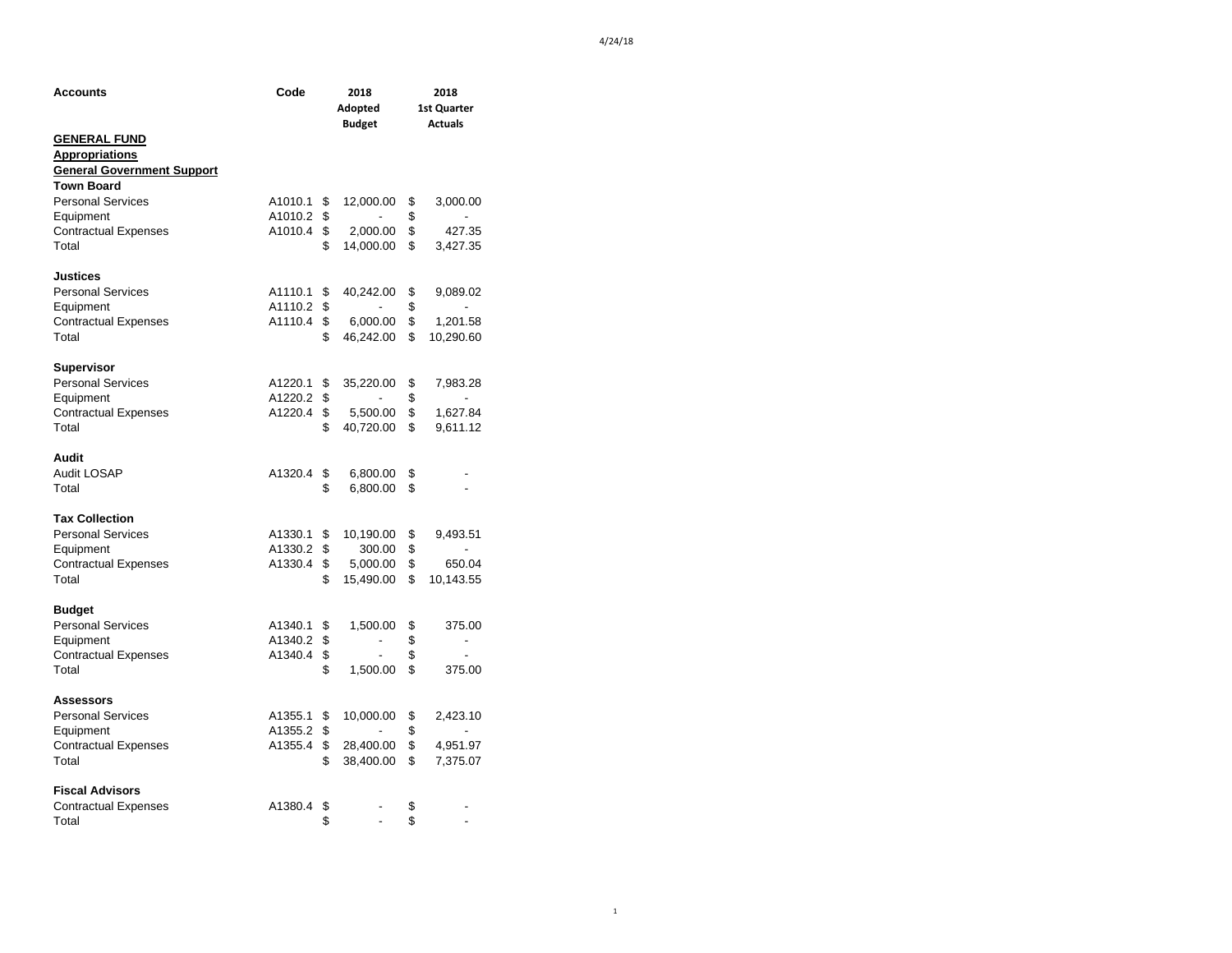| Accounts                                | Code    | 2018           |                          | 2018 |                |  |
|-----------------------------------------|---------|----------------|--------------------------|------|----------------|--|
|                                         |         |                | Adopted                  |      | 1st Quarter    |  |
|                                         |         |                | <b>Budget</b>            |      | <b>Actuals</b> |  |
| <b>Town Clerk</b>                       |         |                |                          |      |                |  |
| <b>Personal Services</b>                | A1410.1 | \$             | 35,450.00                | \$   | 8,313.89       |  |
| Equipment                               | A1410.2 | \$             |                          | \$   | $\overline{a}$ |  |
| <b>Contractual Expenses</b>             | A1410.4 | \$             | 4,000.00                 | \$   | 1,518.12       |  |
| Total                                   |         | \$             | 39,450.00                | \$   | 9,832.01       |  |
| <b>Attorney</b>                         |         |                |                          |      |                |  |
| <b>Personal Services</b>                | A1420.1 | \$             |                          |      |                |  |
| Equipment                               | A1420.2 | \$             |                          | \$   |                |  |
| <b>Contractual Expenses</b>             | A1420.4 | $\mathfrak{S}$ | 50,000.00                | \$   | 13,305.00      |  |
| Total                                   |         | \$             | 50,000.00                | \$   | 13,305.00      |  |
| <b>Engineer</b>                         |         |                |                          |      |                |  |
| <b>Contractual Expenses</b>             | A1440.4 | \$             | 2,500.00                 | \$   |                |  |
| Total                                   |         | \$             | 2,500.00                 | \$   |                |  |
| <b>Elections</b>                        |         |                |                          |      |                |  |
| <b>Personal Services</b>                | A1450.1 | \$             |                          | \$   |                |  |
| Equipment                               | A1450.2 | \$             | $\blacksquare$           | \$   |                |  |
| <b>Contractual Expenses</b>             | A1450.4 | \$             | 250.00                   | \$   |                |  |
| Total                                   |         | \$             | 250.00                   | \$   |                |  |
| <b>Buildings</b>                        |         |                |                          |      |                |  |
| <b>Personal Services</b>                | A1620.1 | \$             | 2,000.00                 | \$   | 402.50         |  |
| Equipment                               | A1620.2 | \$             | 500.00                   | \$   |                |  |
| <b>Contractual Expenses</b>             | A1620.4 | \$             | 60,000.00                | \$   | 11,378.82      |  |
| Total                                   |         | \$             | 62,500.00                | \$   | 11,781.32      |  |
| <b>Central Communicatons System</b>     |         |                |                          |      |                |  |
| <b>Personal Services</b>                | A1650.1 | \$             |                          | \$   |                |  |
| Equipment                               | A1650.2 | \$             |                          | \$   |                |  |
| <b>Contractual Expenses</b>             | A1650.4 | \$             | 4,500.00                 | \$   | 839.98         |  |
| Total                                   |         | \$             | 4,500.00                 | \$   | 839.98         |  |
| <b>Central Printing and Mailing</b>     |         |                |                          |      |                |  |
| <b>Personal Services</b>                | A1670.1 | \$             | $\overline{\phantom{a}}$ | \$   | $\overline{a}$ |  |
| Equipment                               | A1670.2 | \$             | $\overline{a}$           | \$   |                |  |
| <b>Contractual Expenses</b>             | A1670.4 | \$             | 2,500.00                 | \$   | 1,931.77       |  |
| Total                                   |         | \$             | 2,500.00                 | \$   | 1,931.77       |  |
| <b>Special items</b>                    |         |                |                          |      |                |  |
| Unallocated Insurance                   | A1910.4 | \$             | 35,000.00                | \$   |                |  |
| <b>Municipal Association Dues</b>       | A1920.4 | \$             | 1,000.00                 | \$   | 1,000.00       |  |
| Contingency                             | A1990.4 | \$             | 40,000.00                | \$   |                |  |
| Total                                   |         | \$             | 76,000.00                | \$   | 1,000.00       |  |
| <b>Total General Government Support</b> |         | \$             | 400,852.00               | \$   | 79,912.77      |  |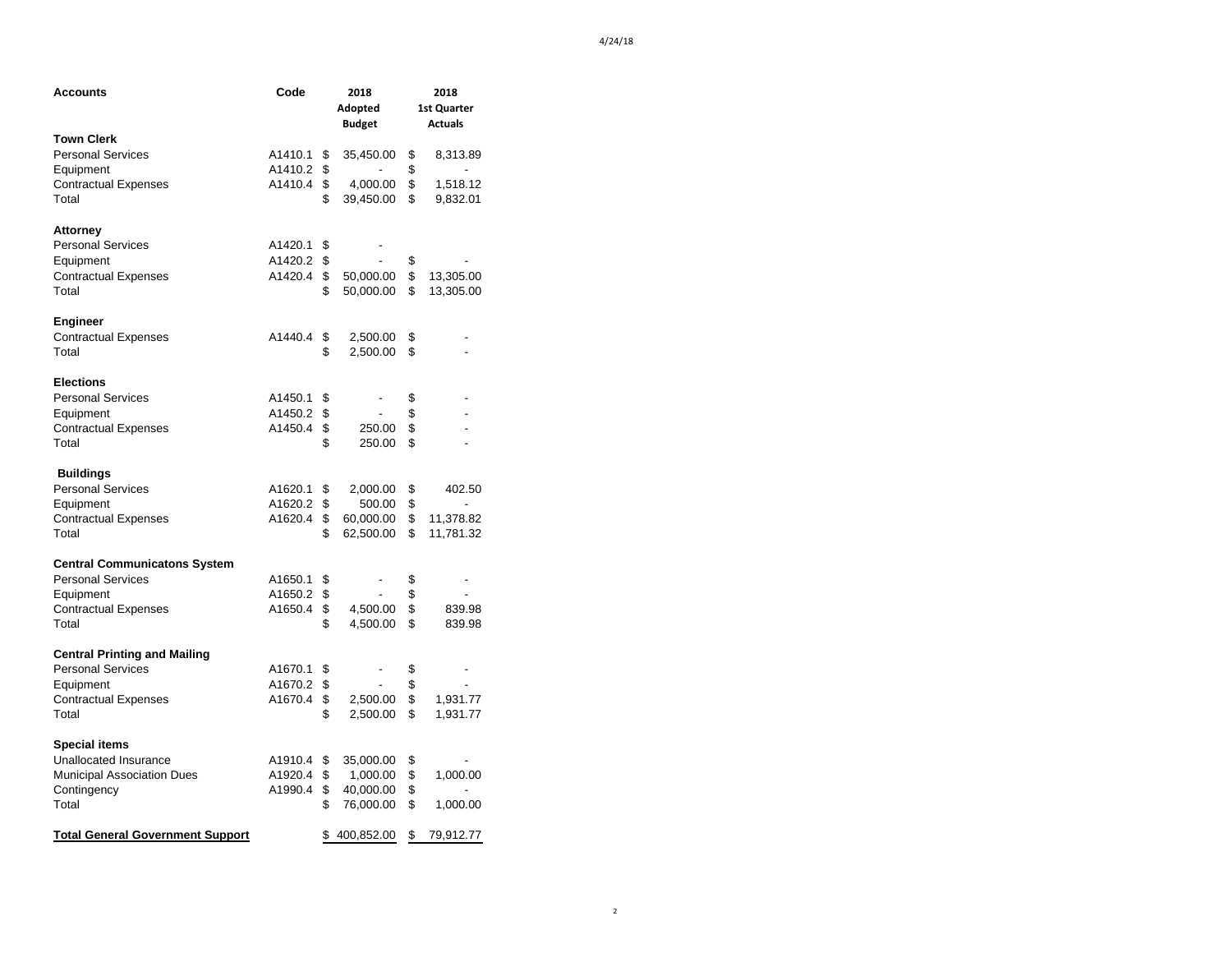| Accounts                             | Code    | 2018                           | 2018        |                          |  |
|--------------------------------------|---------|--------------------------------|-------------|--------------------------|--|
|                                      |         | Adopted                        | 1st Quarter |                          |  |
|                                      |         | <b>Budget</b>                  |             | <b>Actuals</b>           |  |
| <b>Public Safety</b>                 |         |                                |             |                          |  |
|                                      |         |                                |             |                          |  |
| <b>Traffic Control</b>               |         |                                |             |                          |  |
| <b>Personal Services</b>             | A3310.1 | \$                             | \$          |                          |  |
| Equipment                            | A3310.2 | \$                             | \$          |                          |  |
| <b>Contractual Expenses</b>          | A3310.4 | \$<br>1,000.00                 | \$          | 991.45                   |  |
| Total                                |         | \$<br>1,000.00                 | \$          | 991.45                   |  |
|                                      |         |                                |             |                          |  |
| <b>Control of Dogs</b>               |         |                                |             |                          |  |
| <b>Personal Services</b>             | A3510.1 | \$<br>7,375.00                 | \$          | 1,701.90                 |  |
| Equipment                            | A3510.2 | \$<br>$\overline{\phantom{0}}$ | \$          | Ĭ.                       |  |
| <b>Contractual Expenses</b>          | A3510.4 | \$<br>4,500.00                 | \$          | 173.00                   |  |
| Total                                |         | \$<br>11,875.00                | \$          | 1,874.90                 |  |
|                                      |         |                                |             |                          |  |
| <b>Animal Control Other</b>          |         |                                |             |                          |  |
| <b>Personal Services</b>             | A3520.1 | \$                             | \$          |                          |  |
| Equipment                            | A3520.2 | \$<br>L,                       | \$          |                          |  |
| <b>Contractual Expenses</b>          | A3520.4 | \$<br>500.00                   | \$          | $\overline{\phantom{0}}$ |  |
| Total                                |         | \$<br>500.00                   | \$          |                          |  |
|                                      |         |                                |             |                          |  |
| <b>Safety Inspection</b>             |         |                                |             |                          |  |
| <b>Personal Services</b>             | A3620.1 | \$<br>9,180.00                 | \$          | 2,118.48                 |  |
| Equipment                            | A3620.2 | \$<br>300.00                   | \$          | $\overline{a}$           |  |
| <b>Contractual Expenses</b>          | A3620.4 | \$<br>1,000.00                 | \$          | 213.66                   |  |
| Total                                |         | \$<br>10,480.00                | \$          | 2,332.14                 |  |
|                                      |         |                                |             |                          |  |
| <b>Total Public Safety</b>           |         | \$<br>23,855.00                | \$          | 5,198.49                 |  |
| <u>Health</u>                        |         |                                |             |                          |  |
|                                      |         |                                |             |                          |  |
| <b>Board of Health</b>               |         |                                |             |                          |  |
| <b>Personal Services</b>             | A4010.1 | \$<br>1,200.00                 | \$          |                          |  |
| Total                                |         | \$<br>1,200.00                 | \$          |                          |  |
| <b>Registrar of Vital Statistics</b> |         |                                |             |                          |  |
|                                      |         |                                |             |                          |  |
| <b>Personal Services</b>             | A4020.1 | \$<br>250.00                   | \$          | 62.50<br>$\overline{a}$  |  |
| Equipment                            | A4020.2 | \$<br>1,100.00                 | \$          |                          |  |
| <b>Contractual Expenses</b>          | A4020.4 | \$<br>300.00                   | \$<br>\$    | 4.39                     |  |
| Total                                |         | \$<br>1,650.00                 |             | 66.89                    |  |
| Ambulance                            |         |                                |             |                          |  |
| <b>Personal Services</b>             | A4540.1 | \$                             | \$          |                          |  |
| Equipment                            | A4540.2 | \$<br>$\overline{\phantom{0}}$ | \$          |                          |  |
|                                      | A4540.4 | \$139,301.00                   | \$          | 70,000.00                |  |
| <b>Contractual Expenses</b><br>Total |         | \$<br>139,301.00               | \$          | 70,000.00                |  |
|                                      |         |                                |             |                          |  |
| <b>Total Health</b>                  |         | \$<br>142,151.00               | \$          | 70,066.89                |  |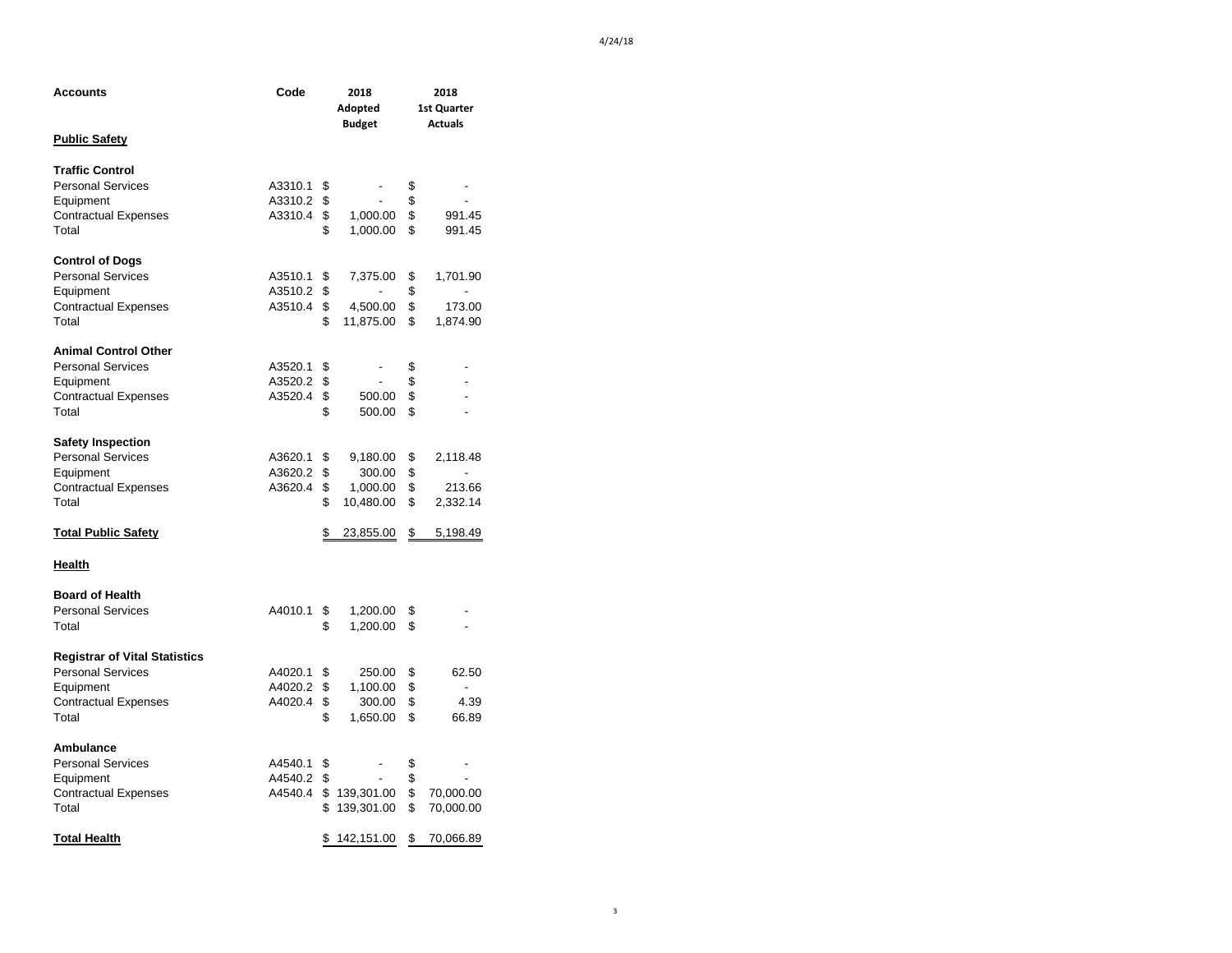| Code<br>Accounts                                 |         | 2018<br>Adopted<br><b>Budget</b> | 2018<br>1st Quarter<br><b>Actuals</b> |    |           |
|--------------------------------------------------|---------|----------------------------------|---------------------------------------|----|-----------|
| <u>Transportation</u>                            |         |                                  |                                       |    |           |
| <b>Superintendent of Highways</b>                |         |                                  |                                       |    |           |
| <b>Personal Services</b>                         | A5010.1 | \$                               | 57,120.00                             | \$ | 13,181.52 |
| Equipment                                        | A5010.2 | \$                               |                                       | \$ |           |
| <b>Contractual Expenses</b>                      | A5010.4 | \$                               | 1,200.00                              | \$ | 290.62    |
| Total                                            |         | \$                               | 58,320.00                             | \$ | 13,472.14 |
| <b>Street Lighting</b>                           |         |                                  |                                       |    |           |
| <b>Contractual Expenses</b>                      | A5182.4 | \$                               | 2,500.00                              | \$ | 498.22    |
| Total                                            |         | \$                               | 2,500.00                              | \$ | 498.22    |
| <u> Total Transportation</u>                     |         | \$                               | 60,820.00                             | \$ | 13,970.36 |
| <b>Waterways Navigation</b>                      |         |                                  |                                       |    |           |
| <b>Contractual Expenses</b>                      | A5710.4 | \$                               | 1,800.00                              | \$ |           |
| Total                                            |         | \$                               | 1,800.00                              | \$ |           |
| <b>Total Waterways Navigation</b>                |         | \$                               | 1,800.00                              | \$ |           |
| <b>Economic Assistance and Opportunity</b>       |         |                                  |                                       |    |           |
| <b>Publicity</b>                                 |         |                                  |                                       |    |           |
| <b>Contractual Expenses</b>                      | A6410.4 | \$                               | 300.00                                | \$ |           |
| Total                                            |         | \$                               | 300.00                                | \$ |           |
| <b>Veterans Services</b>                         |         |                                  |                                       |    |           |
| <b>Personal Services</b>                         | A6510.1 | \$                               | -                                     | \$ |           |
| Equipment                                        | A6510.2 | \$                               |                                       | \$ |           |
| <b>Contractual Expenses</b>                      | A6510.4 | \$                               | 700.00                                | \$ |           |
| Total                                            |         | \$                               | 700.00                                | \$ |           |
| <b>Total Economic Assistance and Opportunity</b> |         | \$                               | 1,000.00                              | \$ |           |
| <b>Culture and Recreation</b>                    |         |                                  |                                       |    |           |
| <b>Special Recreational Facilities</b>           |         |                                  |                                       |    |           |
| <b>Personal Services</b>                         | A7180.1 | \$                               | 10,000.00                             | \$ |           |
| Equipment                                        | A7180.2 | \$                               | 500.00                                | \$ |           |
| <b>Contractual Expenses</b>                      | A7180.4 | \$                               | 1,500.00                              | \$ |           |
| Total                                            |         | \$                               | 12,000.00                             | \$ |           |
| <b>Youth Program</b>                             |         |                                  |                                       |    |           |
| <b>Personal Services</b>                         | A7310.1 | \$                               |                                       | \$ |           |
| Equipment                                        | A7310.2 | \$                               | L.                                    | \$ |           |
| <b>Contractual Expenses</b>                      | A7310.4 | \$                               | 650.00                                | \$ |           |
| Total                                            |         | \$                               | 650.00                                | \$ |           |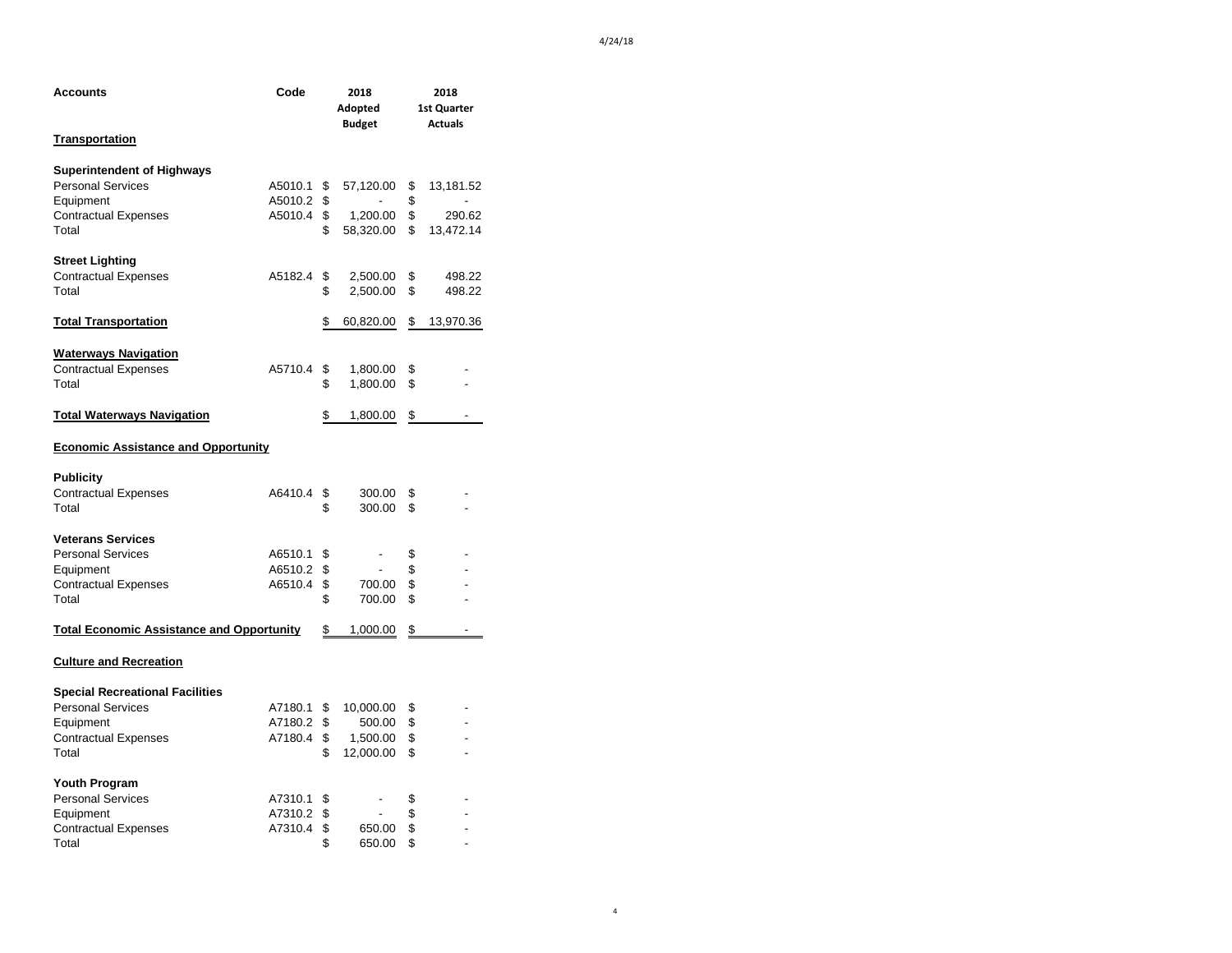| Accounts                                 | Code    | 2018<br>Adopted<br><b>Budget</b> | 2018<br>1st Quarter<br><b>Actuals</b> |                |
|------------------------------------------|---------|----------------------------------|---------------------------------------|----------------|
| Joint Youth Project                      |         |                                  |                                       |                |
| <b>Contractual Expenses</b>              | A7320.4 | \$<br>8,000.00                   | \$                                    |                |
| Total                                    |         | \$<br>8,000.00                   | \$                                    |                |
| <b>Historian</b>                         |         |                                  |                                       |                |
| <b>Personal Services</b>                 | A7510.1 | \$<br>800.00                     | \$                                    | 200.00         |
| Equipment                                | A7510.2 | \$<br>٠                          | \$                                    | $\frac{1}{2}$  |
| <b>Contractual Expenses</b>              | A7510.4 | \$<br>75.00                      | \$                                    |                |
| Total                                    |         | \$<br>875.00                     | \$                                    | 200.00         |
| <b>Celebration</b>                       |         |                                  |                                       |                |
| <b>Personal Services</b>                 | A7550.1 | \$<br>$\overline{a}$             | \$                                    |                |
| Equipment                                | A7550.2 | \$<br>$\overline{a}$             | \$                                    |                |
| <b>Contractual Expenses</b>              | A7550.4 | \$<br>500.00                     | \$                                    |                |
| Total                                    |         | \$<br>500.00                     | \$                                    |                |
| <b>Adult Recreaton</b>                   |         |                                  |                                       |                |
| <b>Personal Services</b>                 | A7620.1 | \$                               | \$                                    |                |
| Equipment                                | A7620.2 | \$                               | \$                                    |                |
| <b>Contractual Expenses</b>              | A7620.4 | \$<br>2,000.00                   | \$                                    | 2,000.00       |
| Total                                    |         | \$<br>2,000.00                   | \$                                    | 2,000.00       |
| <u>Total Culture and Recreation</u>      |         | \$<br>24,025.00                  | \$                                    | 2,200.00       |
| <b>Home and Community Services</b>       |         |                                  |                                       |                |
| Planning                                 |         |                                  |                                       |                |
| <b>Personal Services</b>                 | A8020.1 | \$<br>4,663.00                   | \$                                    | 1,076.10       |
| Equipment                                | A8020.2 | \$                               | \$                                    | $\overline{a}$ |
| <b>Contractual Expenses</b>              | A8020.4 | \$<br>7,500.00                   | \$                                    | 280.55         |
| Total                                    |         | \$<br>12,163.00                  | \$                                    | 1,356.65       |
| <b>Environmental Control</b>             |         |                                  |                                       |                |
| <b>Contractual Expenses</b>              | A8090.4 | \$                               | \$                                    |                |
| Total                                    |         | \$<br>L.                         | \$                                    |                |
| Cemeteries                               |         |                                  |                                       |                |
| <b>Personal Services</b>                 | A8810.1 | \$<br>5,000.00                   | \$                                    |                |
| Equipment                                | A8810.2 | \$                               | \$                                    |                |
| <b>Contractual Expenses</b>              | A8810.4 | \$<br>500.00                     | \$                                    |                |
| Total                                    |         | \$<br>5,500.00                   | \$                                    |                |
| <b>Total Home and Community Services</b> |         | \$<br>17,663.00                  | \$                                    | 1,356.65       |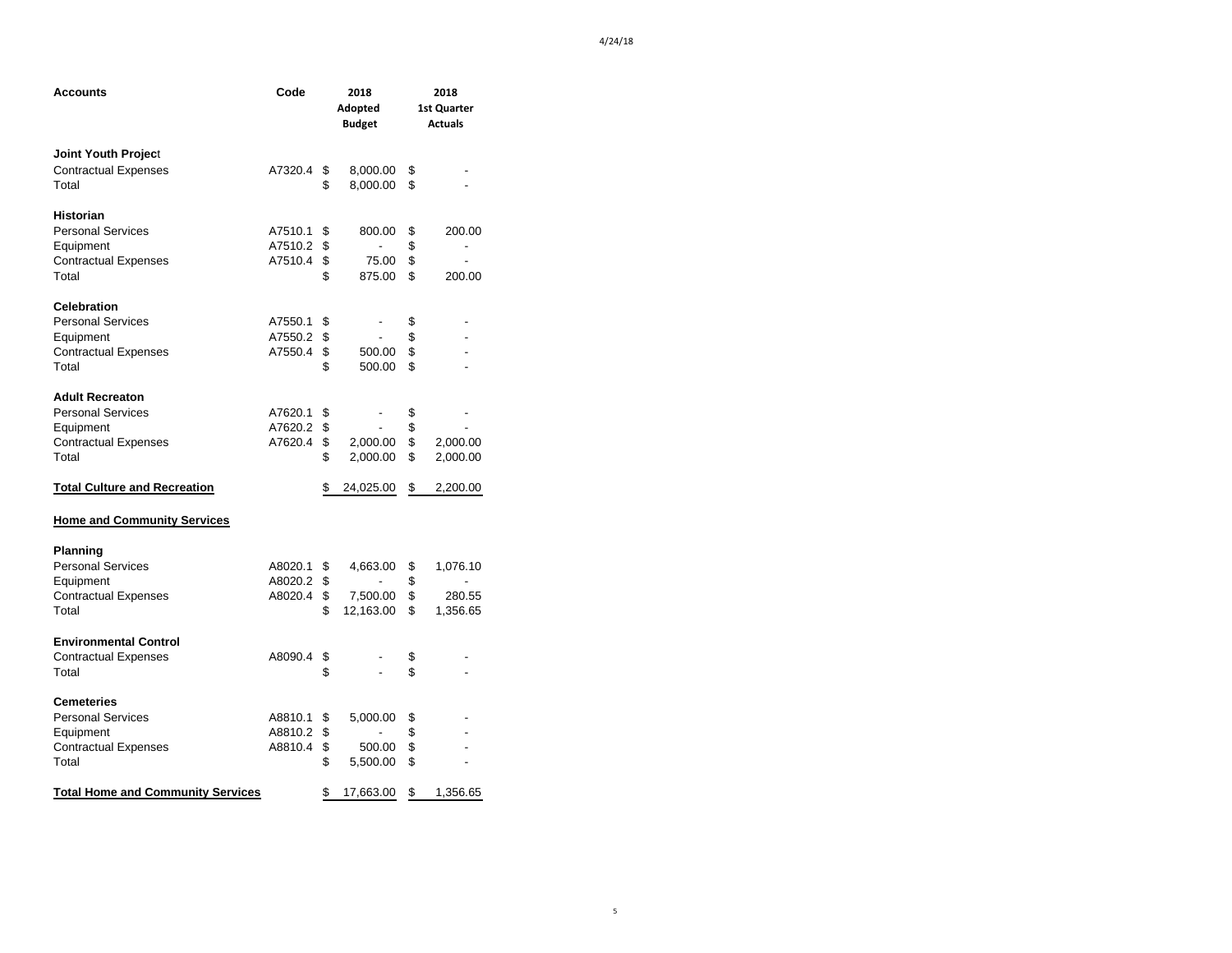| Accounts                                        | Code    | 2018                           | 2018             |
|-------------------------------------------------|---------|--------------------------------|------------------|
|                                                 |         | Adopted                        | 1st Quarter      |
|                                                 |         | <b>Budget</b>                  | <b>Actuals</b>   |
| <b>Undistributed</b>                            |         |                                |                  |
| <b>Employee Benefits</b>                        |         |                                |                  |
| <b>State Retirement</b>                         | A9010.1 | \$<br>17,670.00                | \$               |
| Social Security                                 | A9030.8 | \$<br>18,333.00                | \$<br>4,532.27   |
| <b>Disability Insurance</b>                     | A9055.8 | \$<br>250.00                   | \$<br>200.40     |
| Hospital and medical Insurance                  | A9060.8 | \$<br>17,600.00                | \$<br>4,382.48   |
| <b>Total Undistributed</b>                      |         | \$<br>53,853.00                | \$<br>9,115.15   |
| <u><b>Total Appropriations/Expenditures</b></u> |         | \$726,019.00                   | \$181,820.31     |
| <b>General Fund Estimated Revenues</b>          |         |                                |                  |
| <b>Real Property Tax Revenue</b>                | A1001   | \$254,469.00                   | \$<br>254,469.00 |
| <b>Other Tax Items</b>                          |         |                                |                  |
| Other Payments in Lieu of Taxes                 | A1081   | \$<br>2,512.00                 | \$<br>2,537.25   |
| Interest and Penalties on Real Property         | A1090   | \$<br>8,000.00                 | \$<br>2,548.87   |
| Utilities Gross Receipts Tax                    | A1130   | \$                             | \$<br>259.15     |
| Franchise                                       | A1170   | \$<br>33,000.00                | \$<br>35,050.54  |
| <b>Departmental Income</b>                      |         |                                |                  |
| <b>Clerk Fees</b>                               | A1255   | \$<br>1,000.00                 | \$<br>213.57     |
| <b>Planning Board Fees</b>                      | A2115   | \$<br>1,000.00                 | \$<br>1,100.00   |
| Use of Money                                    |         |                                |                  |
| Interest and Earnings                           | A2401   | \$<br>300.00                   | \$<br>188.05     |
| <b>Licenses and Permits</b>                     |         |                                |                  |
| Dog License                                     | A2544   | \$<br>3,500.00                 | \$<br>579.00     |
| Permits                                         | A2590   | \$                             | \$               |
| <b>Fines and Forfeitures</b>                    |         |                                |                  |
| <b>Fines and Forfeited Bail</b>                 | A2610   | \$<br>90,000.00                | \$<br>11,047.00  |
| Sale of Property/Compensation for Loss          |         |                                |                  |
| Sale of Real Property                           | A2660   | \$                             | \$<br>500.00     |
| <b>Unclassified Revenue</b>                     |         |                                |                  |
| <b>Unclassified Revenue</b>                     | A2770   | \$                             | \$<br>36.78      |
| <b>State Aid</b>                                |         |                                |                  |
| Per Capita                                      | A3001   | \$<br>12,238.00                | \$<br>-          |
| Mortgage Tax                                    | A3005   | \$<br>95,000.00                | \$<br>Ĭ.         |
| Other Star                                      | A3089   | \$                             | \$<br>7,292.60   |
| Grant Revenue - Home and Community              | A3989   | \$<br>$\frac{1}{2}$            | \$               |
| Grant Revenue - Other                           | A3089   | \$<br>$\overline{\phantom{a}}$ | \$               |
| <b>Total Estimated Revenues</b>                 |         | \$<br>246,550.00               | \$<br>61,352.81  |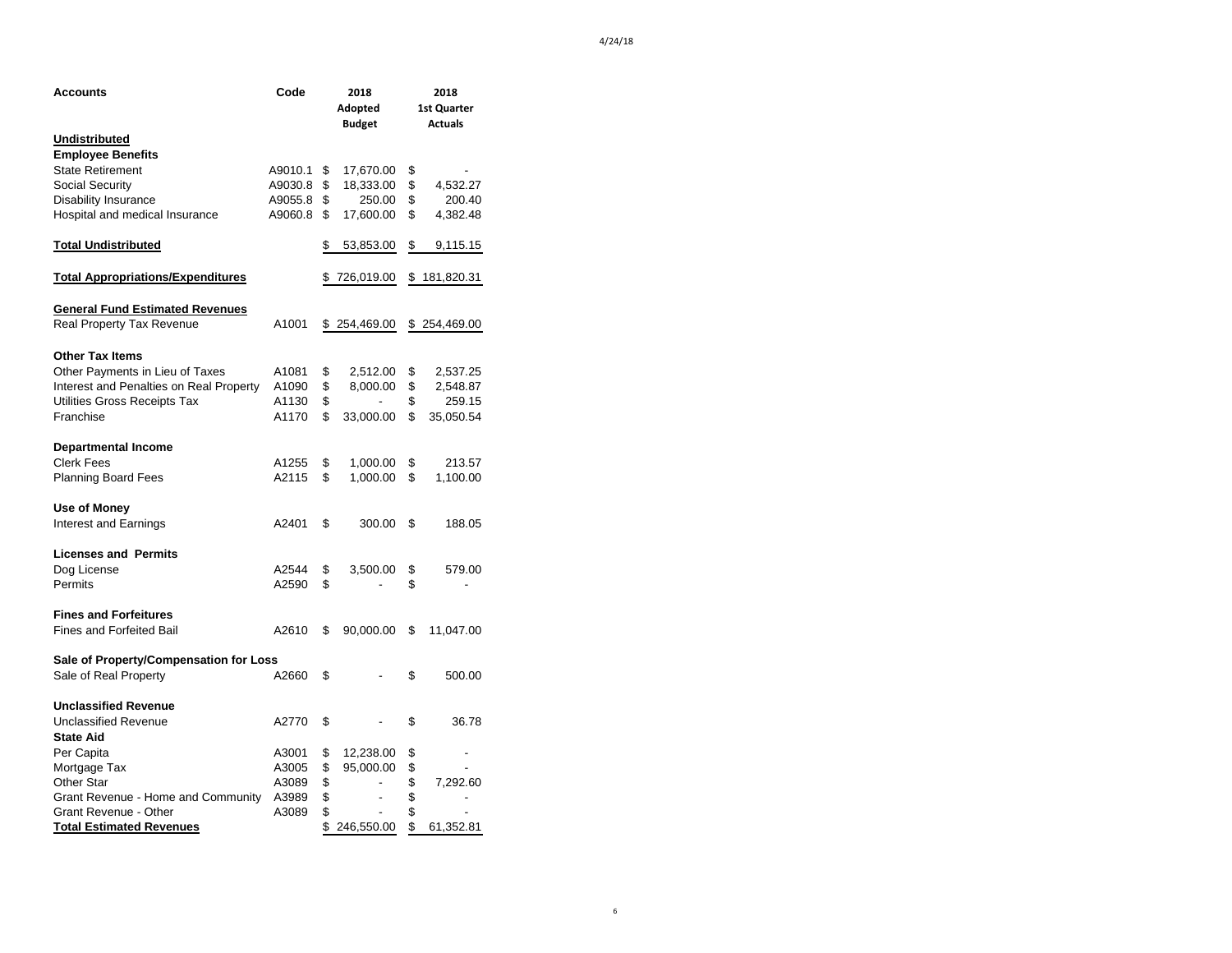| Code |              | 2018<br>Adopted<br><b>Budget</b>                                              |                                                                                                                                                                                                                                             | 2018<br><b>1st Quarter</b><br><b>Actuals</b>      |  |
|------|--------------|-------------------------------------------------------------------------------|---------------------------------------------------------------------------------------------------------------------------------------------------------------------------------------------------------------------------------------------|---------------------------------------------------|--|
|      | \$225,000.00 |                                                                               |                                                                                                                                                                                                                                             | \$687,967.71                                      |  |
|      |              |                                                                               |                                                                                                                                                                                                                                             | cash on hand 3/31/18                              |  |
|      |              |                                                                               |                                                                                                                                                                                                                                             |                                                   |  |
|      | \$           | 10,000.00<br>10,000.00                                                        | \$<br>\$                                                                                                                                                                                                                                    |                                                   |  |
|      |              | 80,000.00<br>80,000.00                                                        | \$<br>\$<br>\$                                                                                                                                                                                                                              | 28,215.70<br>14,770.44<br>42,986.14               |  |
|      |              |                                                                               |                                                                                                                                                                                                                                             | \$117,750.77<br>\$28,101.93<br>\$145,852.70       |  |
|      |              | 26,802.00<br>15,700.00<br>81,300.00<br>3,600.00<br>127,402.00                 | \$<br>\$<br>\$<br>\$                                                                                                                                                                                                                        | 8,851.84<br>27,842.32<br>\$ 1,045.08<br>37,739.24 |  |
|      | \$           | 56,273.00<br>56,273.00                                                        | \$<br>\$<br>\$<br>\$                                                                                                                                                                                                                        | $\overline{a}$                                    |  |
|      | \$           | 7,393.00<br>-<br>7,393.00                                                     | \$<br>\$<br>\$<br>\$                                                                                                                                                                                                                        | $\overline{a}$<br>226,578.08                      |  |
|      |              | DA9710.6 \$<br>DA9730.6 \$<br>DA9710.7 \$<br>DA9730.7 \$<br>DA9740.7 \$<br>\$ | appropriated<br>DA5120.4 \$<br>DA5130.2 \$<br>DA5130.4 \$<br>\$160,000.00<br>DA5142.1 \$ 205,000.00<br>DA5142.4 \$ 80,000.00<br>\$285,000.00<br>DA9010.8 \$<br>DA9030.8 \$<br>DA9060.8 \$<br>DA9089.8 \$<br>\$<br>DA9740.6 \$<br>646,068.00 | \$                                                |  |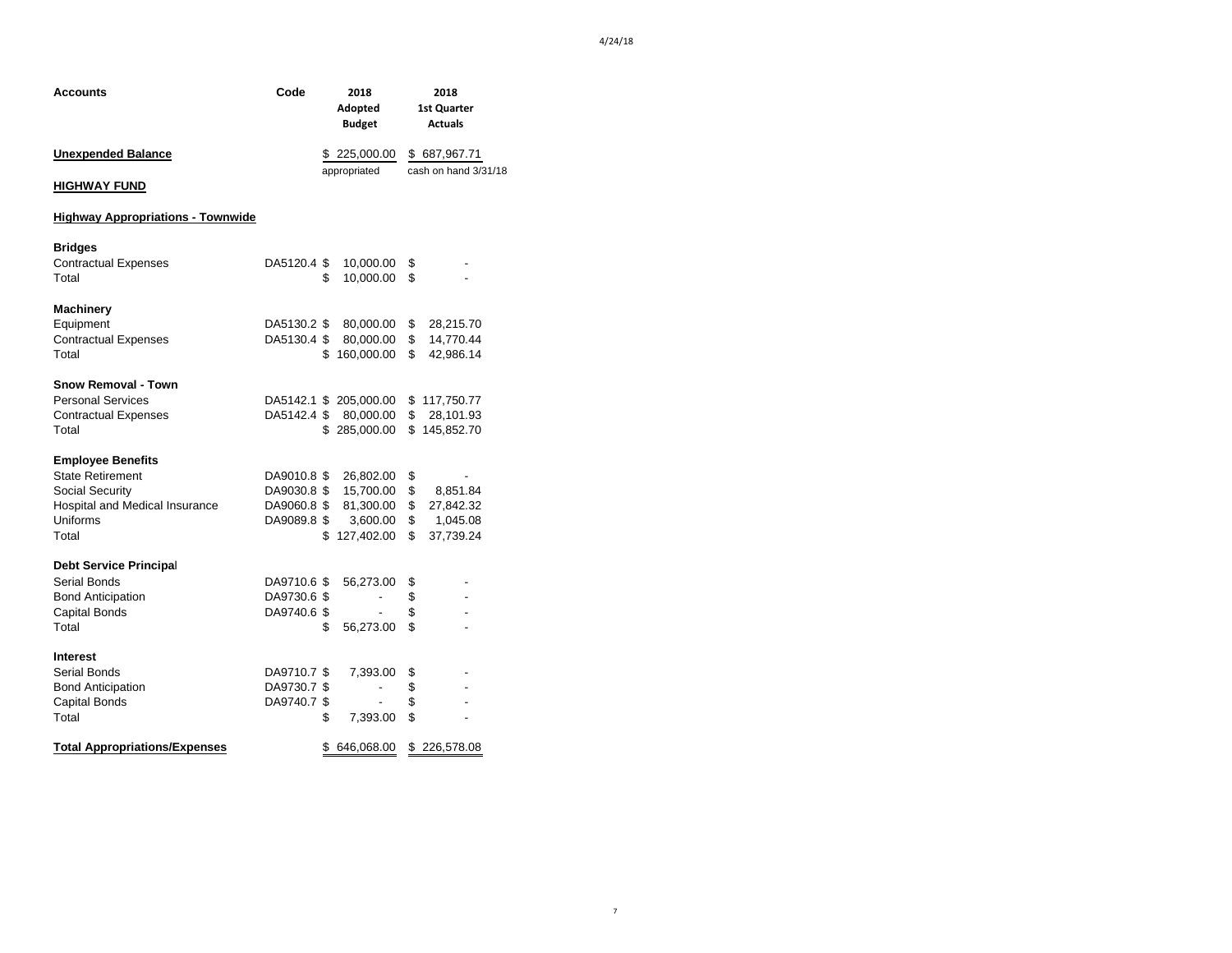| Accounts                                                                 | Code        | 2018 |                          | 2018                           |
|--------------------------------------------------------------------------|-------------|------|--------------------------|--------------------------------|
|                                                                          |             |      | Adopted<br><b>Budget</b> | 1st Quarter<br><b>Actuals</b>  |
| <b>Highway Revenues - Townwide</b>                                       |             |      |                          |                                |
| <b>Local Sources</b>                                                     |             |      |                          |                                |
| <b>Real Property Tax</b>                                                 | DA1001      |      | \$592,468.00             | \$592,468.00                   |
| Sales of Scrap & Surplus Equip                                           | DA2650      | \$   | ٠                        | \$<br>$\overline{a}$           |
| Interest and Earnings                                                    | DA2401      | \$   | 100.00                   | \$<br>88.31                    |
| <b>Compensation for Loss</b>                                             | DA2690      | \$   |                          | \$                             |
| Mowing - Washington County                                               | DA2770      | \$   | 3,500.00                 | \$<br>$\overline{\phantom{0}}$ |
| <u><b>Total Estimated Revenues</b></u><br>Townwide                       |             | \$   | 3,600.00                 | \$<br>88.31                    |
| <b>Unexpended Balance</b>                                                |             | \$   | 50,000.00                | \$483,715.18                   |
|                                                                          |             |      | appropriated             | cash on hand 3/31/18           |
| <b>Highway Appropriations - Outside Village</b>                          |             |      |                          |                                |
| <b>General Repairs</b>                                                   |             |      |                          |                                |
| <b>Personal Services</b>                                                 |             |      | DB5110.1 \$ 178,000.00   | \$                             |
| <b>Contractual Expenses</b>                                              |             |      | DB5110.4 \$ 63,000.00    | \$<br>598.58                   |
| Total                                                                    |             |      | \$241,000.00             | \$<br>598.58                   |
| <b>Improvements</b>                                                      |             |      |                          |                                |
| Capital Outlay                                                           |             |      | DB5112.2 \$ 240,000.00   | \$                             |
| <b>Employee Benefits</b>                                                 |             |      |                          |                                |
| <b>State Retirement</b>                                                  | DB9010.8 \$ |      | 23,227.00                | \$                             |
| Social Security                                                          | DB9030.8 \$ |      | 13,617.00                | \$                             |
| Hospital and Medical Insurance                                           | DB9060.8 \$ |      | 81,300.00                | \$<br>10,567.19                |
| Uniforms                                                                 | DB9089.8 \$ |      | 3,600.00                 | \$                             |
| Total                                                                    |             |      | \$121,744.00             | \$<br>10,567.19                |
| <b>Total Highway Appropriations - Expenses</b><br><b>Outside Village</b> |             |      | \$ 602,744.00            | \$<br>11,165.77                |
| <b>Highway Revenues - Outside Village</b>                                |             |      |                          |                                |
| <b>Local Sources</b>                                                     |             |      |                          |                                |
| <b>Real Property Tax</b>                                                 | DB1001      |      | \$389,644.00             | \$ 389,644.00                  |
| Interest and Earnings                                                    | DB2401      | \$   | 100.00                   | \$<br>40.70                    |
| <b>State Aid</b>                                                         |             |      |                          |                                |
| Consolidated Highway                                                     | DB3501      |      | \$163,000.00             | \$                             |
| <u>Total Estimated Highway Revenues</u>                                  |             | \$   | 163,100.00               | \$<br>40.70                    |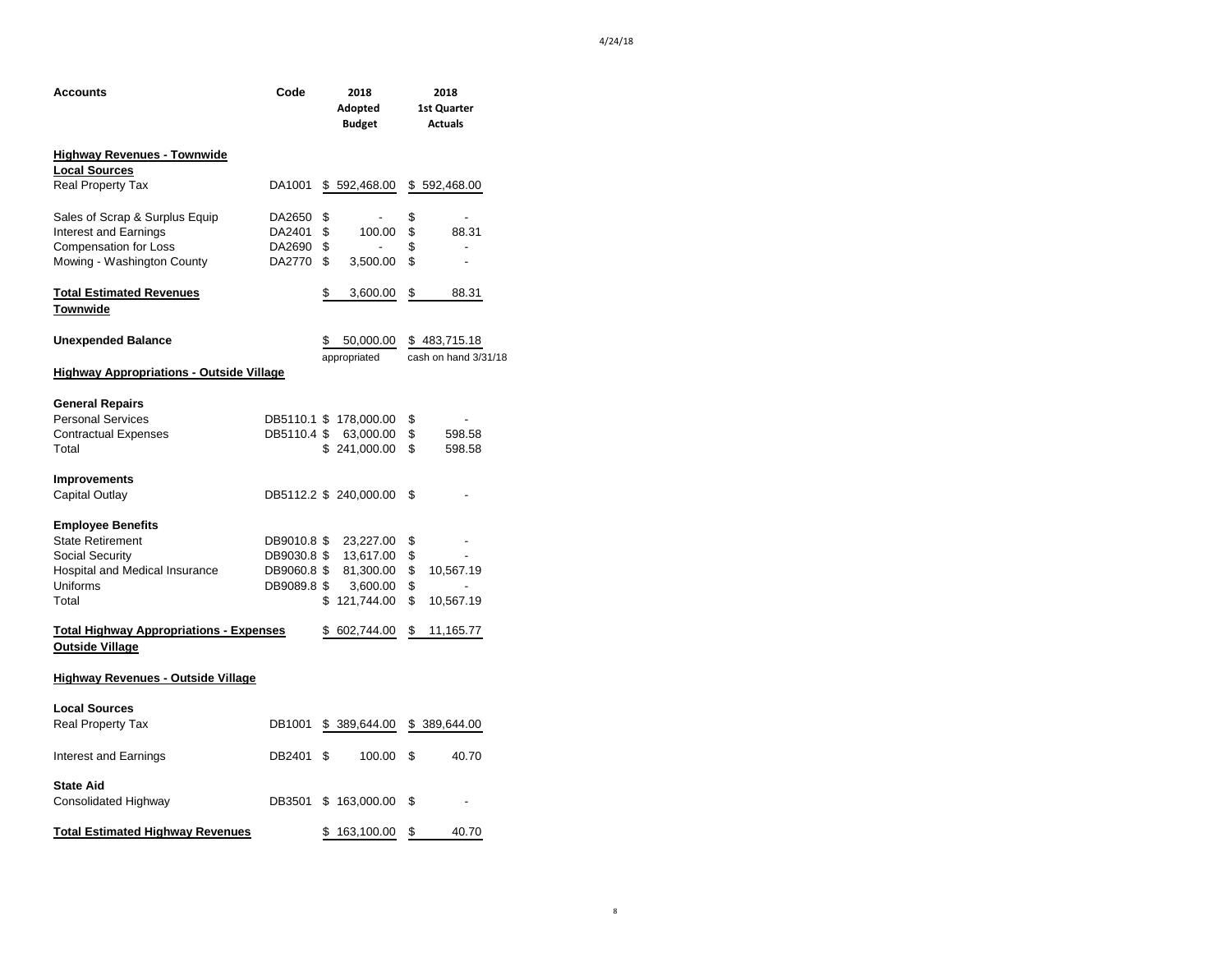| Accounts                         | Code        | 2018    |                        |              | 2018                     |  |  |
|----------------------------------|-------------|---------|------------------------|--------------|--------------------------|--|--|
|                                  |             | Adopted |                        |              | <b>1st Quarter</b>       |  |  |
|                                  |             |         | <b>Budget</b>          |              | <b>Actuals</b>           |  |  |
| <b>Unexpended Balance</b>        |             | \$      | 50,000.00              |              | \$509,018.81             |  |  |
|                                  |             |         | appropriated           |              | cash on hand 3/31/18     |  |  |
| <b>SPECIAL DISTRICTS</b>         |             |         |                        |              |                          |  |  |
| <b>Fire Protection Districts</b> |             |         |                        |              |                          |  |  |
| <b>Appropriations</b>            |             |         |                        |              |                          |  |  |
| #6 Fort Ann SF1                  |             |         | SF3410.4 \$ 204,390.00 |              | \$ 204,390.00            |  |  |
| <b>LOSAP</b>                     | SF9010.8 \$ |         |                        | \$           |                          |  |  |
| Total                            |             | \$.     | 204,390.00             | \$           | 204,390.00               |  |  |
| #7 Pilot Knob SF2                | SF3410.4 \$ |         | 95,400.00              | $\mathbb{S}$ | 95,200.00                |  |  |
| LOSAP                            |             |         | SF9010.8 \$ 5,720.00   |              | $\mathbb{S}$<br>5,720.00 |  |  |
| Total                            |             | \$.     | 101,120.00             |              | \$100,920.00             |  |  |
| #8 West Fort Ann SF3             |             |         | SF3410.4 \$ 245,084.00 |              | \$244,884.00             |  |  |
| LOSAP                            | SF9010.8 \$ |         | 2,200.00               |              | \$<br>2,200.00           |  |  |
| Total                            |             |         | \$247,284.00           |              | \$247,084.00             |  |  |
| Total - All Fire Districts       |             |         | TOTALS \$ 552,794.00   |              | \$552,394.00             |  |  |
| <b>Revenues - Local Sources</b>  |             |         |                        |              |                          |  |  |
| <b>Real Property Tax</b>         | SF1001      | \$      | 552,794.00             | \$           | 552,794.00               |  |  |